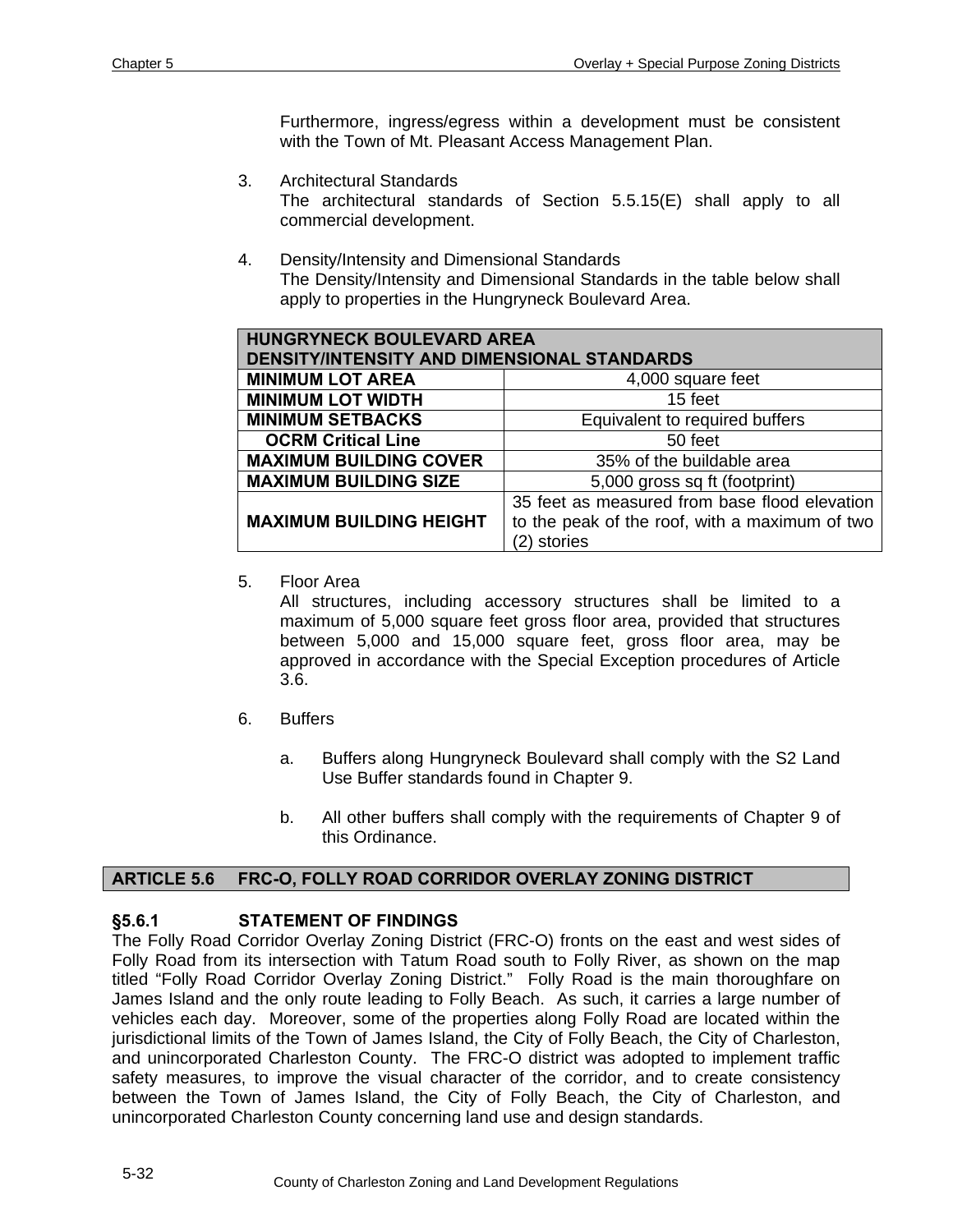# **§5.6.2 PURPOSE AND INTENT**

The purpose of the FRC-O, Folly Road Corridor Overlay Zoning District, is to create a corridor that is well-planned and attractive through the implementation of consistent land use and design standards with adjacent jurisdictions and the utilization of traffic safety measures and access management for vehicles and pedestrians to ensure safe and efficient traffic movement.

# **§5.6.3 EFFECT OF OVERLAY ZONING DISTRICT**

The FRC-O, Folly Road Corridor Overlay Zoning District, regulations of this Article apply in addition to the underlying (base) zoning district and all other applicable regulations of this Ordinance to impose different development rules for properties within the overlay zoning district. In case of conflict between the regulations of this Article and other regulations in this Ordinance, the regulations of this Article shall control. These district regulations are intended to be consistent with similar regulations adopted by the Town of James Island, the City of Folly Beach, and the City of Charleston. Legally established existing development that does not meet the requirements as described in this Article shall be considered legal nonconforming and shall be subject to the legal nonconforming requirements of this Ordinance.

### **§5.6.4 APPLICABILITY**

The standards of this Article shall apply to all development within the FRC-O district, as shown on the maps titled "Folly Road Corridor Overlay Zoning District," "North Village Area," "Commercial Core Area," "South Village Area," "Neighborhood Preservation Area," and "Conservation Area," except single family residential development*.*

### **§5.6.5 COORDINATION WITH ADJACENT JURISDICTIONS**

A letter of notification to the Town of James Island, City of Charleston, and/or City of Folly Beach shall be required as part of all land development applications, dependent upon overlay zoning district area. The purpose of the notification is to ensure that each jurisdiction is aware of proposed development.

# **§5.6.6 DEVELOPMENT STANDARDS AND REQUIREMENTS (ALL AREAS)**

The following development standards and requirements apply to all parcels within the Folly Road Corridor Overlay Zoning District in addition to the requirements described below for each of the five Areas. All non-single family detached development applications shall, at the time application is made, provide proof that the following requirements will be met prior to the issuance of any approvals or zoning permits:

#### **A. Vehicle Access**

- **1.** All parcels in this overlay zoning district with a Future Land Use designation of OR (Office Residential) are allowed one curb cut per 150 feet of road frontage; all other commercial uses are allowed one curb cut every 250 feet.
- **2.** Proposed new access drives shall be a minimum distance of 75 feet from a street intersection measured from the edge of the intersecting roadway to the beginning of the driveway radius. These minimum spacing requirements will be increased if a right-turn deceleration lane is required and shall equal the length of the turn lane and taper plus an additional distance of 50 feet.
- **3.** All applications for development of non-residential uses shall include a suitable access management plan demonstrating that the driveway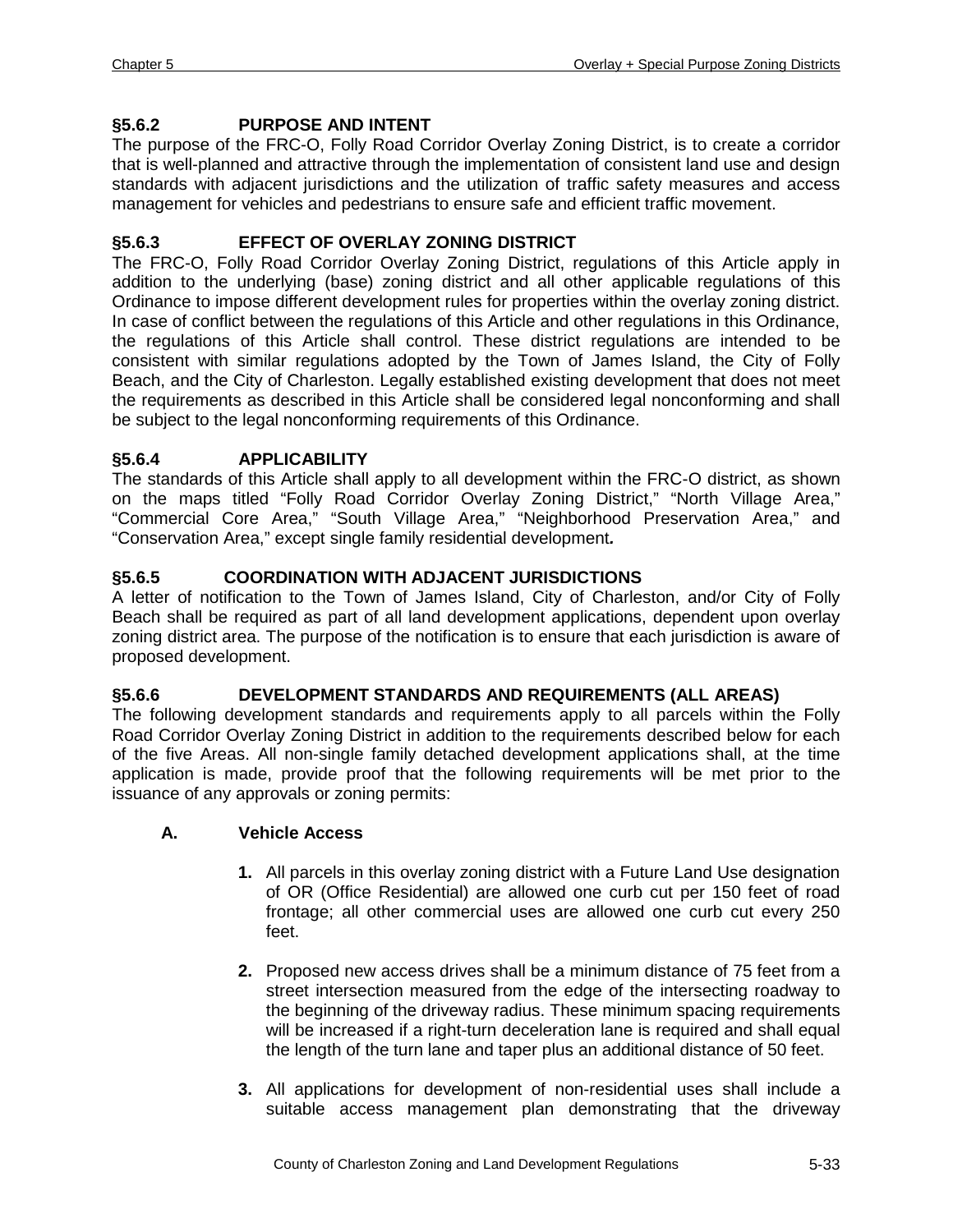separation requirements can be met. The following techniques may be employed to achieve this result, but the burden of accomplishing the desired effect remains with the developer of the property:

- a. Aggregation of parcel;
- b. Parallel frontage or "backage" roads;
- c. Shared curb cuts between adjoining properties; and
- d. Shared access easements between parcels.

#### **B. Traffic Study**

A traffic impact analysis shall be required in all instances in which the proposed development area exceeds five (5) acres or generates 100 or more peak hour vehicle trips. Such traffic impact analysis shall comply with the requirements of Sections 9.9.2 and 9.9.3, Traffic Impact Studies, of this Ordinance, and shall be prepared by a qualified professional. Traffic impact studies shall be provided to the County for review simultaneous with submission of the preliminary site plan for consideration.

### **C. Pedestrian Access**

Bike and pedestrian ways shall be included in site design and shall provide a continual link access to adjacent parcels, as well as within the development area. Grade-separated pedestrian walkways must provide a direct connection from the street to the main entrance, and to abutting properties. Pedestrian walkways must be designed and located in a manner that does not require pedestrians to walk through parking lots or cross driveways and sidewalks may be allowed in right-of-way-buffers.

#### **D. Building Height**

Building height is limited to a maximum of 35 feet as defined in this Ordinance, excluding previously approved Planned Development Zoning Districts.

#### **E. Signs**

In addition to the requirements in Article 9.11, all free standing signs shall meet the following requirements:

- 1. All signs shall be monument style.
- 2. Signs in the North Village, South Village, Neighborhood Preservation, and Conservation Areas shall not exceed 6 feet in height and 40 square feet in size.
- 3. Signs in the Commercial Core Area shall not exceed 8 feet in height and 50 square feet in size.
- 4. Shared shopping center signs shall be allowed with a maximum height of 10 feet and a maximum size of 100 square feet.
- 5. Internal illumination shall be allowed for signs in all Areas except the Neighborhood Preservation and Conservation Area, where signs may only be externally illuminated.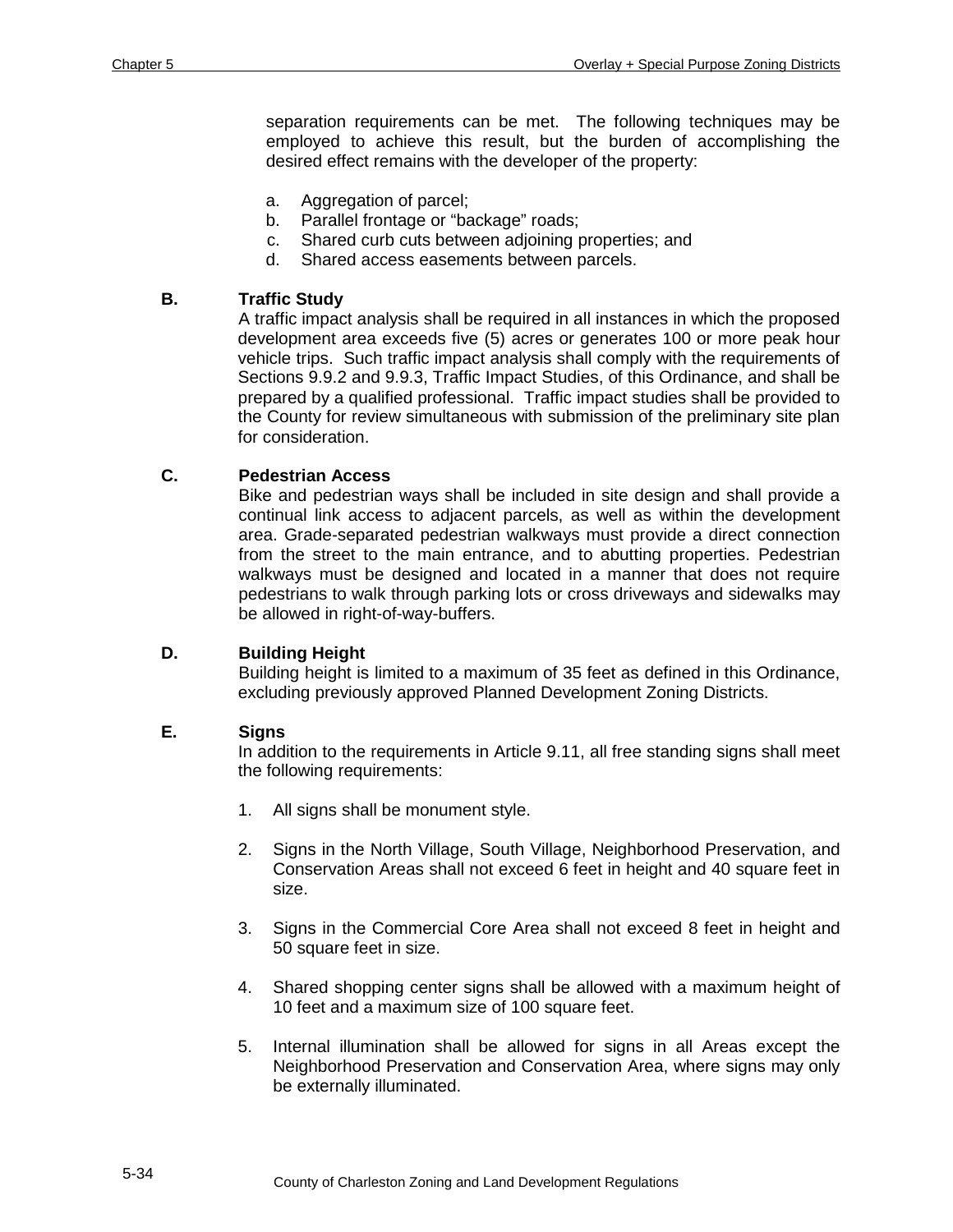6. Electronic message board signs shall be prohibited.

### **F. Uses**

Permitted uses, Prohibited uses, and uses requiring Special Exception are described in each of the five areas below. Gun shops shall be permitted only on parcels in this overlay zoning district with a zoning designation of Community Commercial (CC).

# **G. Noise**

All Activity must comply with the Charleston County Livability Ordinance. There shall be no pick-up or delivery of trash or merchandise scheduled for businesses in these areas between the hours of 11:00 pm and 7:00 am. Any proposed outdoor use that provides live or amplified music shall comply with the Special Exception provisions contained in this Ordinance.

### **H. Multiple Use Overlay Zoning District**

Parcels that meet the criteria of Article 5.8, MU-O Multiple Use Overlay Zoning District, may be developed in accordance with that Article.

# **§5.6.7 NORTH VILLAGE AREA**

# **(City of Charleston and Charleston County)**

The North Village Area extends from Crosscreek/Tatum Street to Oakpoint Road (Ellis Creek area) as illustrated on the FRC-O map entitled "North Village Area." Parcels in this area are within the jurisdiction of the City of Charleston and unincorporated Charleston County. This area currently consists of mixed medium and low intensity commercial uses such as shopping centers, professional offices, and vehicle services. Higher intensity residential uses, such as apartment complexes, also exist in this Area. This Area is intended to have commercial uses that are less intense than those found in the Commercial Core Area, particularly along the north side of Central Park Road and west side of Folly Road. This Area is not intended for large scale commercial development such as big box stores or mega-shopping centers. Future development in this area is to be a mix of medium to lower intensity commercial, office, and residential uses with increased buffers along Folly Road for more intensive commercial uses. The following regulations apply in addition to the requirements of Section 5.6.6 of this Article to unincorporated parcels along Folly Road as indicated on the map titled "North Village Area":

#### **A. Permitted uses**

Permitted uses shall include those uses allowed in the zoning district that corresponds with the "OR," "OG," "CN," and "CC" future land use designation as shown on the overlay zoning district map and as described in Table 6.1.1, Use Table.

#### **B. Prohibited uses**

Auto Dealers (New and Used) Billboards, Indoor/Outdoor Shooting Ranges, Liquor, Hotels or Motels (greater than ten rooms), and Tattoo parlors shall be prohibited in this Area.

#### **C. Uses Requiring Special Exception**

Vehicle Storage, Boat/RV Storage, Bar or Lounge, Consumer Vehicle Repair, Fast Food Restaurant, Gasoline Service Stations (with or without convenience stores), Indoor Recreation and Entertainment, Consumer Vehicle Repair uses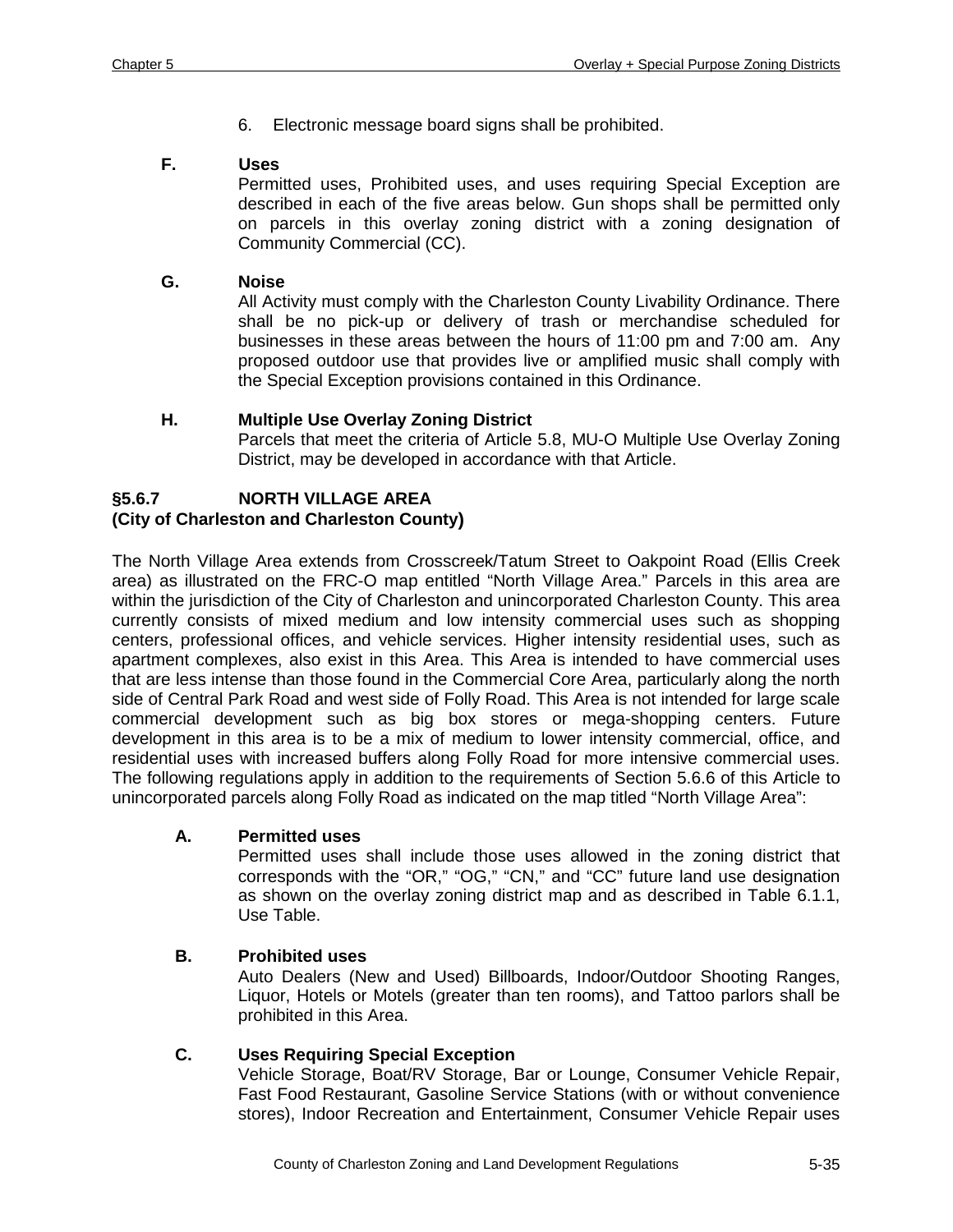shall require Special Exception approval in compliance with the procedures contained in this Ordinance.

### **D. Buffers**

- **1.** A minimum 25-foot vegetated right-of-way buffer shall be required for parcels along Folly Road with a future land use designation of CC, CN and OG;
- **2.** A minimum 15-foot vegetated right of way buffer shall be required for parcels along Folly Road with a future land use designation of OR;
- **3.** Properties with a future land use designation of CC, CN and OG shall be required to have a minimum 20-foot rear vegetated buffer adjacent to residential uses;
- **4.** Properties with a future land use designation of OR shall be required to have a minimum 15-foot vegetated rear buffer adjacent to residential uses; and
- **5.** Where appropriate, fencing may be required to screen adjacent or surrounding residential uses. When a minimum 6-foot high opaque fence or wall is utilized, the Planning Director may reduce the land use buffer by up to one-half (½) its required depth when deemed appropriate; however, no required vegetated buffer shall be less than 10 feet in depth.

### **§5.6.8 COMMERCIAL CORE AREA (Town of James Island and City of Charleston)**

This Area is the gateway and commercial center to the Town of James Island and extends from Oak Point Road (Ellis Creek Area) to Prescott Street as shown on the FRC-O map entitled "Commercial Core Area." Parcels in this area are primarily within the Town of James Island with a few parcels within the City of Charleston. This area consists of higher intensity commercial uses such as chain type restaurants, vehicle service and repair, drug stores, and shopping centers with minimal buffering along Folly Road. Future development in this Area is intended for higher intensity commercial uses than those found in the other areas of the corridor. Future development in this Area should place high priority on pedestrian connectivity between businesses and neighborhoods with attractive planted streetscapes and building architecture. The following regulations apply in addition to the requirements of Section 5.6.6 of this Article to unincorporated parcels along Folly Road as indicated on the map titled "Commercial Core Area":

# **A. Permitted uses**

Permitted uses shall include those uses allowed in the zoning district that corresponds with the "CC" future land use designation as shown on the overlay zoning district map and as described in Table 6.1.1, Use Table.

# **B. Prohibited uses**

Auto Dealers (New and Used) Vehicle Storage, Boat/RV Storage, Billboards, Shooting Ranges, Hotels or Motels and Tattoo parlors shall be prohibited in this Area.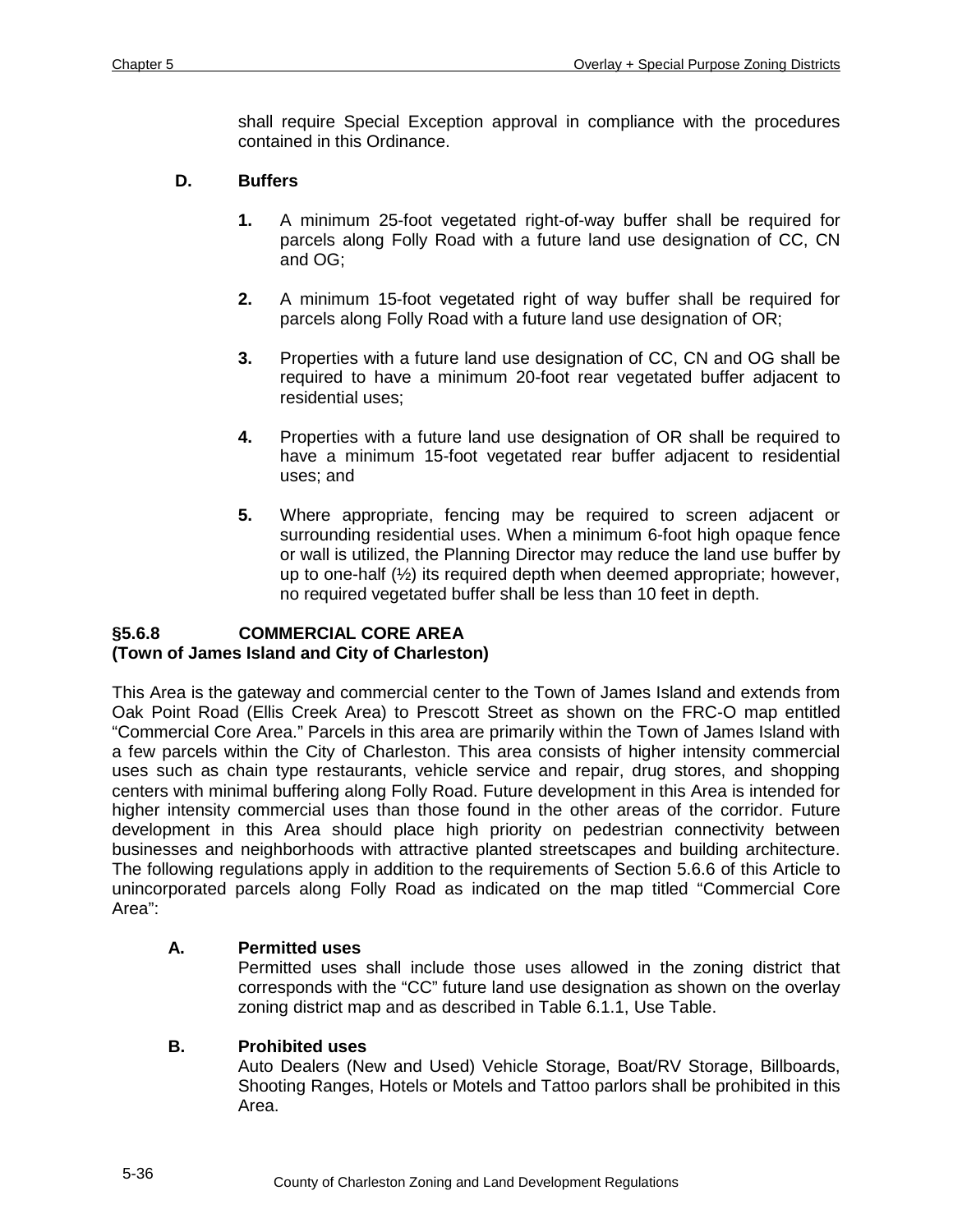# **C. Uses Requiring Special Exception**

Liquor, Beer, or Wine Sales (as defined in this Ordinance), Bar or Lounge, Consumer Vehicle Repair, Fast Food Restaurant, Gasoline Service Stations (with or without convenience stores), Indoor Recreation and Entertainment, Vehicle Service uses shall require Special Exception approval in compliance with the procedures contained in this Ordinance*.*

#### **D. Buffers**

- 1. A minimum of a 15-foot vegetated right-of-way buffer shall be required along Folly Road.
- 2. A minimum of a 25-foot rear vegetated buffer shall be required adjacent to residential uses; and
- 3. Fencing may be required to screen adjacent or surrounding residential uses. When a minimum 6-foot high opaque fence or wall is utilized, the Planning Director may reduce the land use buffer by up to one-half (1/2) its required depth when deemed appropriate; however, no required vegetated buffer shall be less than 10 feet in depth.

#### **§5.6.9 SOUTH VILLAGE AREA (City of Charleston, Town of James Island, and Charleston County)**

The South Village area extends from Prescott Street to South Grimball Rd / Grimball Rd. Ext. as illustrated on the FRC-O map entitled "South Village Area." Parcels in this Area are within the jurisdiction of the Town of James Island, the City of Charleston, and unincorporated Charleston County. This Area currently consists of mixed medium to high intensity commercial development, such as shopping centers big box stores and consumer services, along the west side of Folly Road and primarily small scale office and residential uses along the east side of Folly Road. This Area is intended for development similar to the North Village Area with less intense commercial development than the Commercial Core Area and a mix of medium to high intensity uses along the west side of Folly Road and lower intensity development on the east side of Folly Road. Future development in this Area is to be a mix of commercial and residential uses with increased right-of-way buffers along the west side of Folly Road and increased land use buffers on both sides of Folly Road when commercial development occurs adjacent to single family detached residential uses. The following regulations apply in addition to the requirements of Section 5.6.6 of this Article to unincorporated parcels along Folly Road as indicated on the map titled "South Village Area":

# **A. Permitted uses**

Permitted uses shall include those uses allowed in the zoning district(s) that corresponds with the "R", "OR", "CN," and "CC" future land use designation as shown on the overlay zoning district map and as described in Table 6.1.1, Use Table. Civic and institutional uses as described in Table 6.1.1 shall be permitted for properties shown in the Civic/Institutional future land use designation.

#### **B. Prohibited uses**

Auto Dealers (New and Used) Billboards, Indoor/Outdoor Shooting Ranges, Liquor, Hotels or Motels (greater than ten rooms) and Tattoo parlors shall be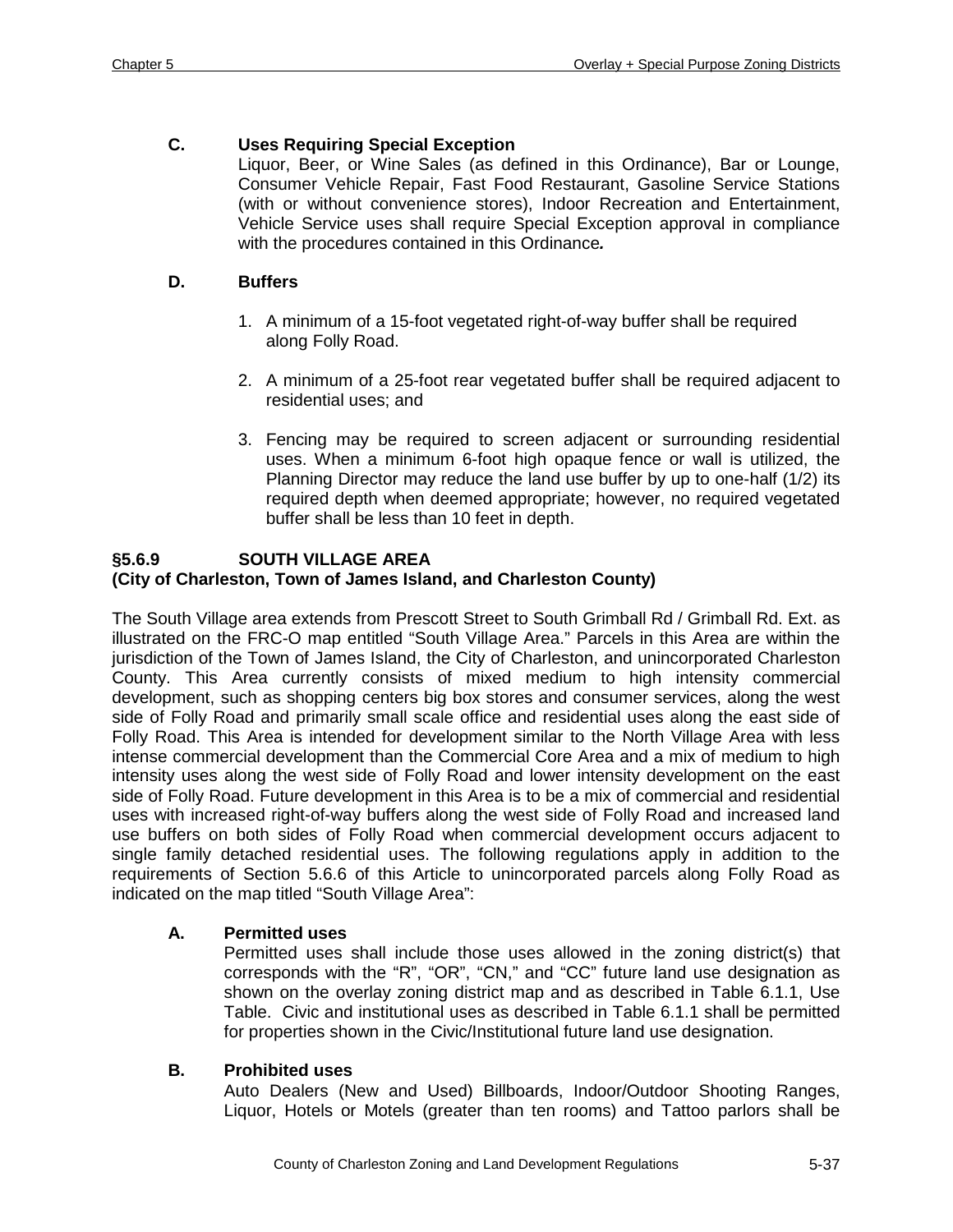prohibited in this Area.

# **C. Uses Requiring Special Exception**

Vehicle Storage, Boat/RV Storage, Bar or Lounge, Consumer Vehicle Repair, Fast Food Restaurant, Gasoline Service Stations (with or without convenience stores), Indoor Recreation and Entertainment, Consumer Vehicle Repair uses shall require Special Exception approval in compliance with the procedures contained in this Ordinance.

# **D. Buffers**

- 1. A minimum 15-foot vegetated right-of-way buffer shall be required along the east side of Folly Road and a minimum 35-foot vegetated right-of-way buffer shall be required along the west side of Folly Road;
- 2. A minimum 20-foot vegetated rear buffer shall be required adjacent to residential uses; and
- 3. Fencing may be required to screen adjacent or surrounding residential uses. When a minimum 6-foot high opaque fence or wall is utilized, the Planning Director may reduce the land use buffer by up to one-half (1/2) its required depth when deemed appropriate; however, no required vegetated buffer shall be less than 10 feet in depth.

# **§5.6.10 NEIGHBORHOOD PRESERVATION AREA (Charleston County and City of Charleston)**

The Neighborhood Preservation Area extends from Rafael Lane to Battery Island Drive as illustrated on the FRC-O map entitled "Neighborhood Preservation Area." This area consists primarily of low-intensity residential uses with some commercial development primarily along the northwest area of Folly Road. This portion of the overlay zoning district is intended to provide an appropriate transition from the more intense commercial development in the North Village, Commercial Core, and South Village Areas before entering the Conservation Area and the City of Folly Beach The following regulations apply in addition to the requirements of Section 5.6.6 of this Article to unincorporated parcels along Folly Road as indicated on the map titled "Neighborhood Preservation Area":

# **A. Permitted uses**

Permitted uses shall include those uses allowed in the zoning district that corresponds with the "CN" and "CC" future land use designation as shown on the overlay zoning district map and as described in Table 6.1.1, Use Table, provided, however that hotel and motel uses shall be allowed with a maximum of ten (10) guest rooms.

# **B. Prohibited uses**

Auto Dealers (New and Used), Vehicle Storage, Boat/RV Storage, Billboards, Shooting Ranges, Fast Food Restaurant, Gasoline Service Stations (with or without convenience stores), Indoor Recreation and Entertainment, Consumer Vehicle Repair, and Tattoo parlors shall be prohibited in this Area.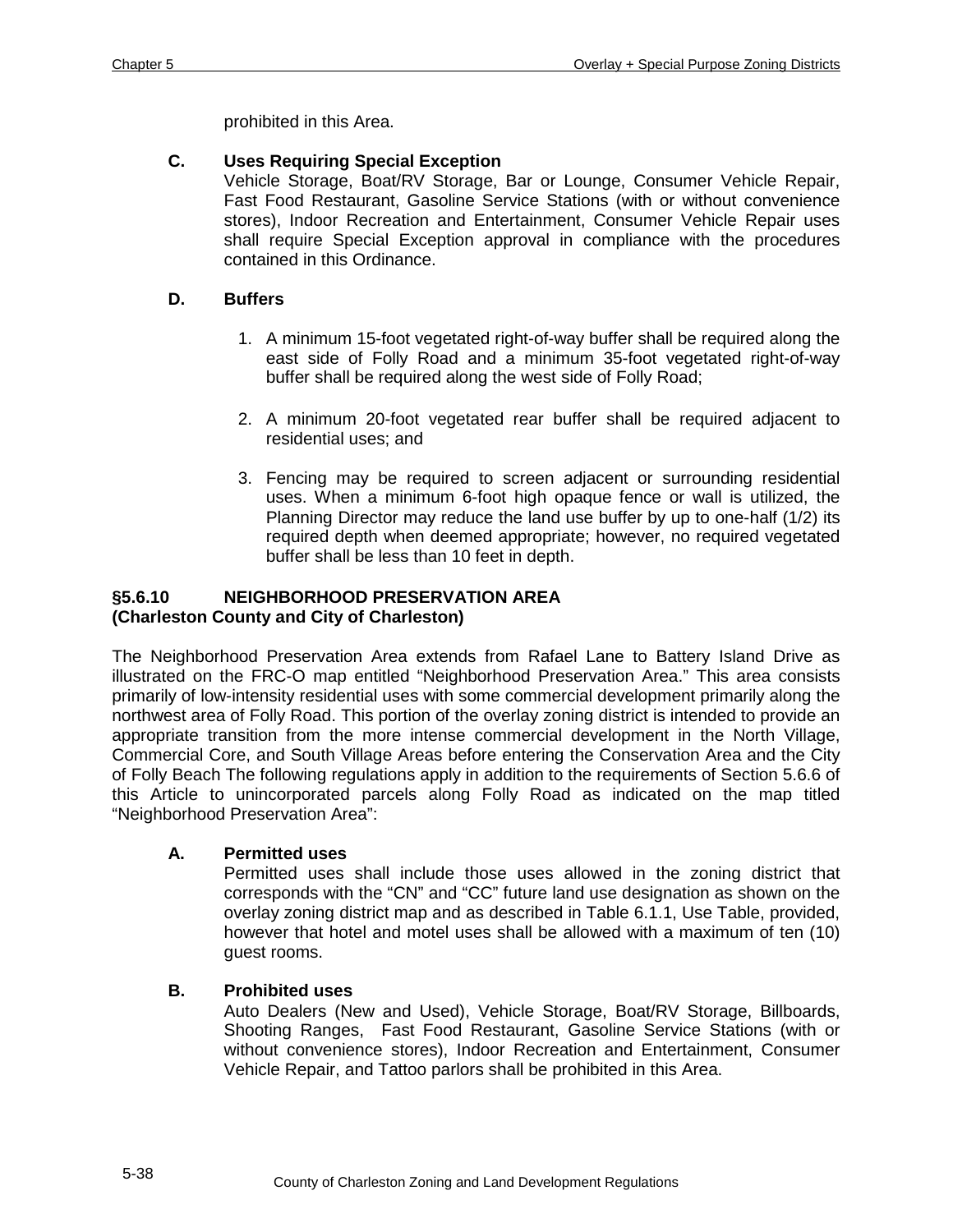### **C. Uses Requiring Special Exception in the Commercial Area**

Liquor, Beer, or Wine Sales (as defined in this Ordinance), and Bar or Lounge uses shall require Special Exception approval in compliance with the procedures contained in this Ordinance.

### **D. Building Size**

No single building structure shall exceed 5,000 square feet in size.

# **E. Buffers**

- 1. A minimum of a 25-foot vegetated right-of-way buffer shall be required along Folly Road in the commercial area. This buffer may be reduced to 15 feet when there is no parking or vehicular use area between buildings and right-of-way.
- 2. A minimum of a 20-foot vegetated rear buffer shall be required adjacent to residential uses.
- 3. Fencing may be required to screen adjacent or surrounding residential uses. When a minimum 6 foot high opaque fence or wall is utilized, the Planning Director may reduce the land use buffer by up to one-half (1/2) its required depth when deemed appropriate; however, no required vegetated buffer shall be less than 10 feet in depth.

### **§5.6.11 CONSERVATION AREA (Charleston County and City of Folly Beach)**

The Conservation Area extends from Battery Island Drive to the Folly River as illustrated on the FRC-O map entitled "Conservation Area." This Area is intended to be the least intensely developed area of the overlay zoning district and is to provide a natural scenic open space before entering the City of Folly Beach by preserving the marsh views and vistas of this area. This portion of the overlay zoning district is intended to provide an appropriate transition from the more intense commercial development in the North Village, Commercial Core, and South Village Areas before entering the Conservation Area and the City of Folly Beach by preserving the existing low density residential character. The following regulations apply in addition to the requirements of Section 5.6.6 of this Article to unincorporated parcels along Folly Road as indicated on the map titled "Conservation Area":

# **A. Permitted uses**

- **1. Residential, Neighborhood Commercial, and Conservation Future Land Use Designation**: Permitted uses include those uses allowed in the zoning district that corresponds with the "R" and "CN" future land use designation as shown on the overlay zoning district map and as described in Table 6.1.1, Use Table.
- *2.* **Water Dependent Commercial Future Land Use Designation***:* Permitted uses include: seafood related Retail Sales; Restaurant, General; Special Events (Commercial and Industrial); Charter Boat or other Recreational Watercraft Rental Services; Boat Ramps; Commercial Docks; and other accessory uses, such as accessory produce/roadside stands, as determined appropriate by the Planning Director. All uses shall comply with the